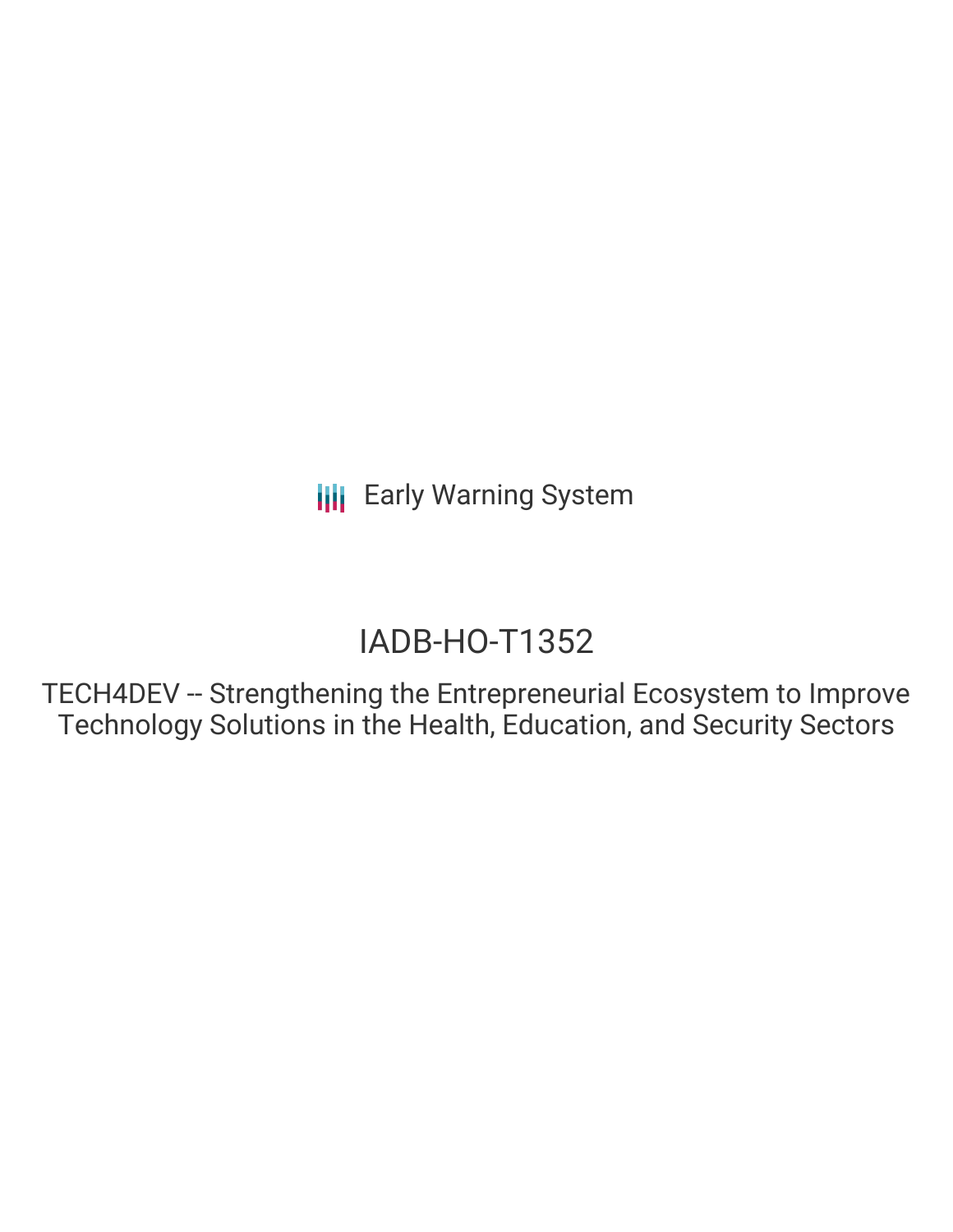

# Early Warning System

TECH4DEV -- Strengthening the Entrepreneurial Ecosystem to Improve Technology Solutions in tha Haalth, Education, and Security Sectors

### **Quick Facts**

| <b>Countries</b>               | Honduras                                                        |
|--------------------------------|-----------------------------------------------------------------|
| <b>Financial Institutions</b>  | Inter-American Development Bank (IADB)                          |
| <b>Status</b>                  | Approved                                                        |
| <b>Bank Risk Rating</b>        | С                                                               |
| <b>Voting Date</b>             | 2019-12-16                                                      |
| <b>Borrower</b>                | Government of Honduras                                          |
| <b>Sectors</b>                 | Education and Health, Industry and Trade, Technical Cooperation |
| <b>Investment Type(s)</b>      | Grant                                                           |
| <b>Investment Amount (USD)</b> | $$1.00$ million                                                 |
| <b>Project Cost (USD)</b>      | \$2.00 million                                                  |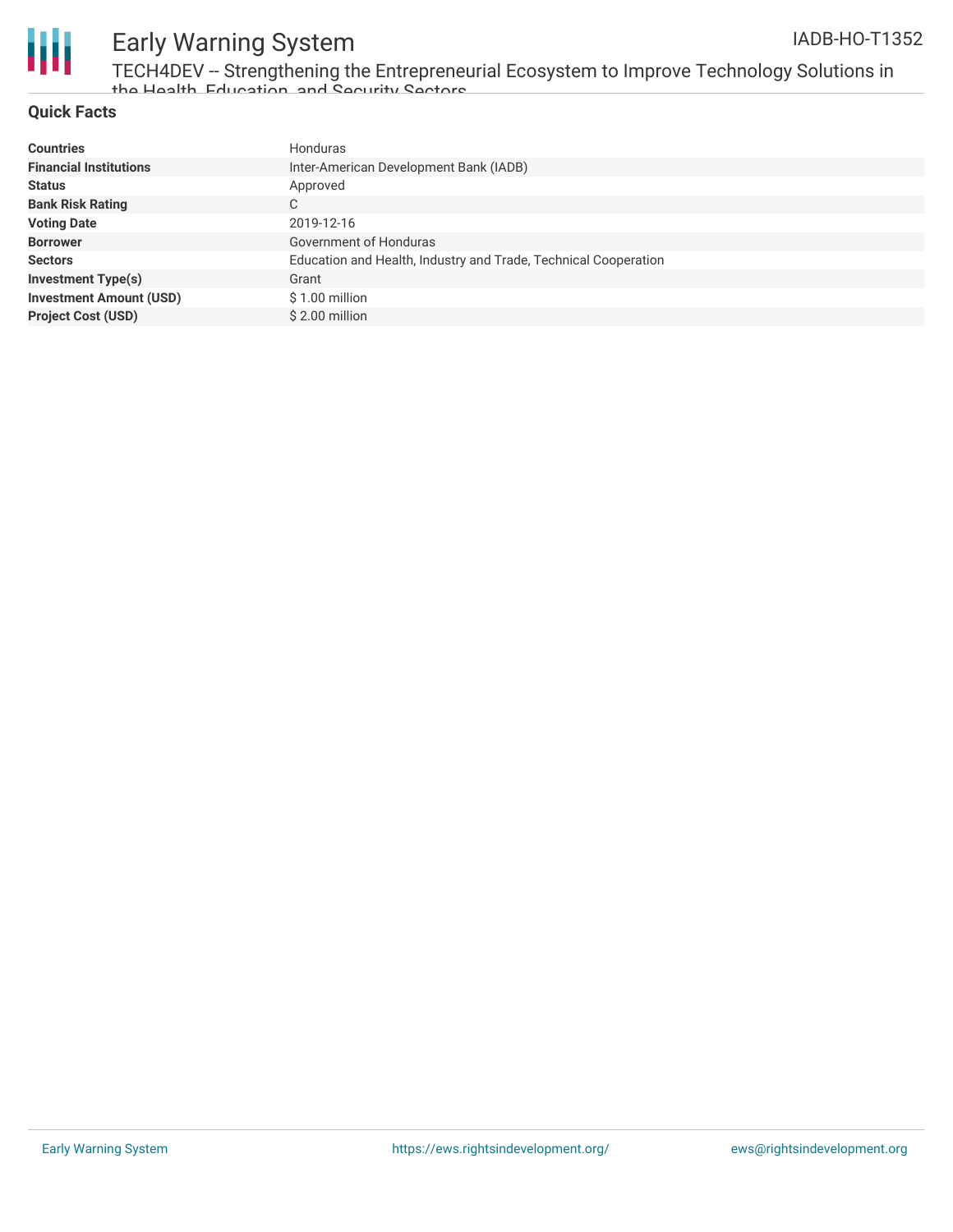

# Early Warning System

TECH4DEV -- Strengthening the Entrepreneurial Ecosystem to Improve Technology Solutions in the Health, Education, and Security Sectors

# **Project Description**

The project will contribute to the strengthening of the technology-based entrepreneurial that will improve the ability to innovate and technological adoption in the sectors that most influence on human capital strengthening (education, health and safety).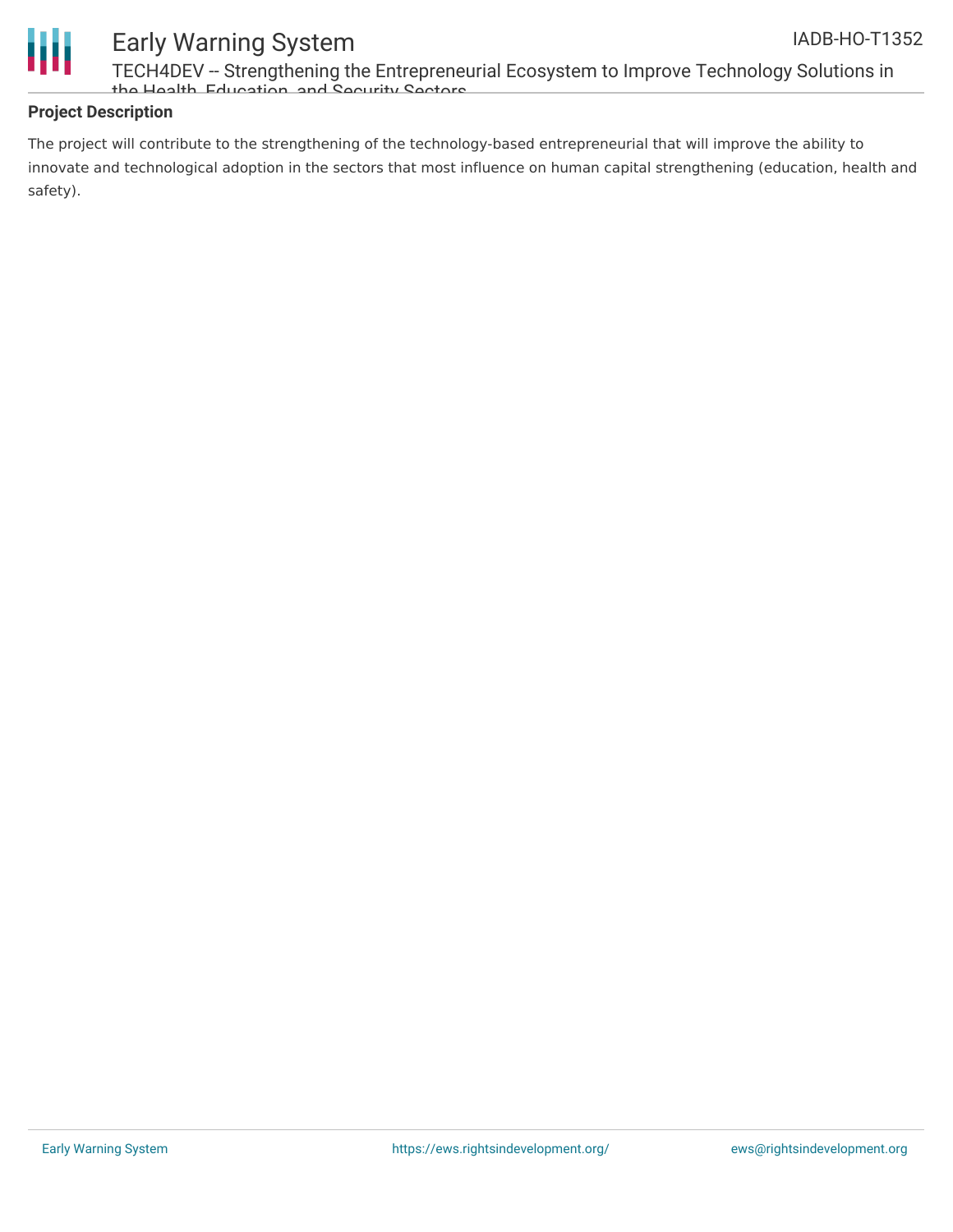

# Early Warning System

TECH4DEV -- Strengthening the Entrepreneurial Ecosystem to Improve Technology Solutions in the Health, Education, and Security Sectors

### **Investment Description**

• Inter-American Development Bank (IADB)